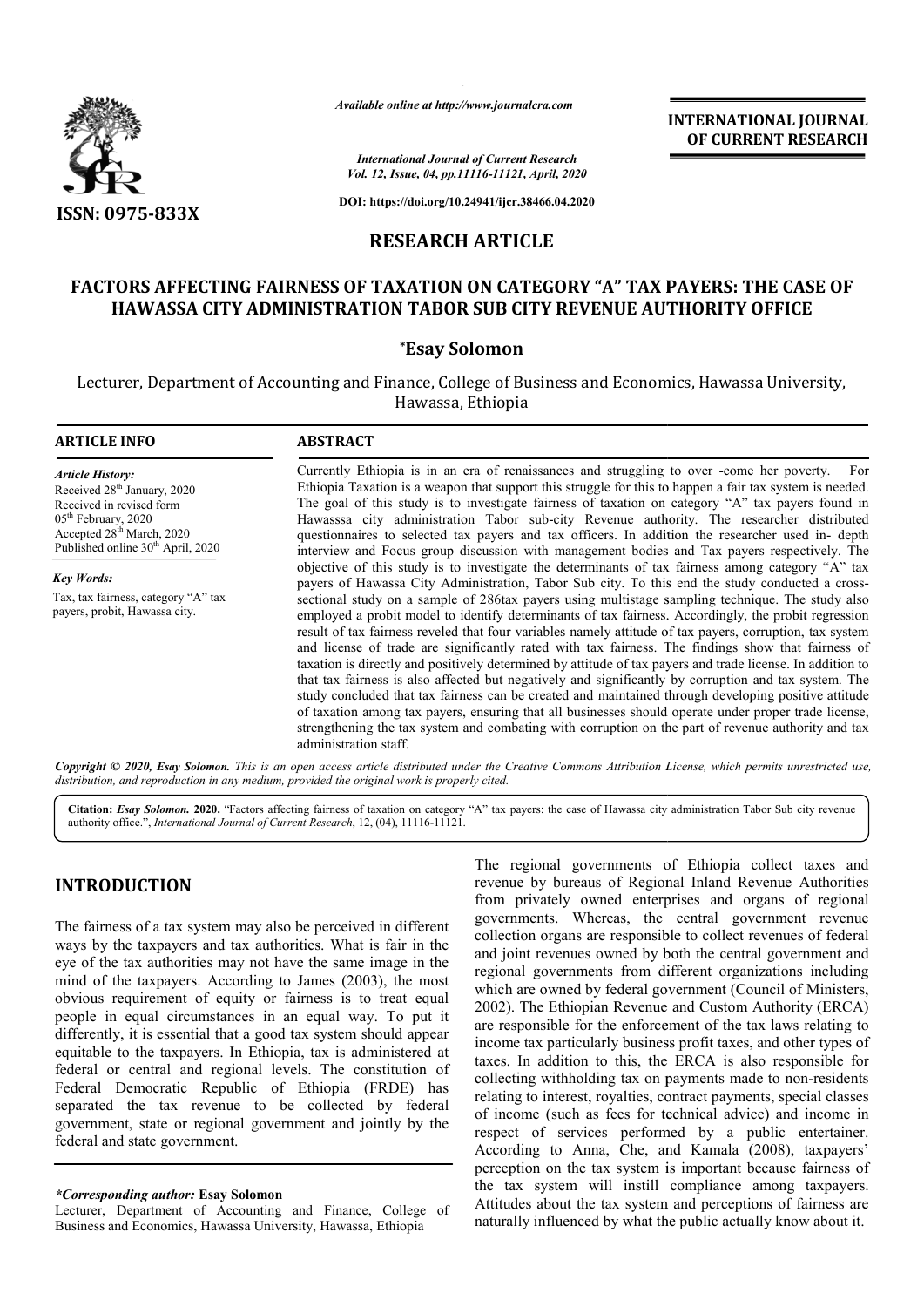A tax system that is complex, that is poorly understood by both tax administrators and taxpayers, that creates numerous opportunities for corrupt behavior, and that involves coercion in the collection of taxes from reluctant citizens provides a poor basis upon which to build trust between citizens and the government. Brooks (2001) states that fairness has always been widely regarded as the most important criteria in judging tax systems. Governments in order to meet the escalating needs of the people require large resources today than ever, while balancing income and expenditure through collecting fair tax. As Tax is major source of income to the governments operation, the government of Ethiopia is working to promote fairness among the taxpayers, so as to maintain equality between the collection plan and capacity of revenue generating. The annual report of Hawassa city administration revenues authority shows that from the total planed level of revenue the city managed to collect only about 58% stating that lack of fairness on taxation has contributed for the mismatch of collection and generating capacity of tax in the city (Hawassa city administration annual report, 2013). Amin and Jhon (2008) further revealed that the impact of overtaxation of big and visible businesses is excessively lowering legally earned. It creates a loophole whereby those small businesses, including the large informal sectors are taxed either to a much lesser extent or not at all.

Under-capacity of collection of revenue is lack of fairness of taxation due to above factors that affect fairness of taxation. Poor or weak administration systems affect fairness of taxation. For instance, tax officers delay to register tax payers' on time, they also delay to give order to use cash register machine and on the other hand give service to those tax payers who are ready to make than happing through corruption practices affect fairness of taxation due to non compliances to tax law and tax payers' overstate their expenses on taxation also affect fairness of taxation due to increase of non receipt expenses. Further, according to GTP (2011/12) forwarded by MoFED, there is a plan of increasing tax to GDP ratio to 17 percent in the five years plan. However, the evidence obtained recently shows that the tax to GDP ratios has decreased. According to MOFED, this is specifically due to the prevalence of a high number of non-complying tax payers (MoFED, 2011/12). Moreover, it is believed that well educated tax payers use their knowledge to overstate their expenses by increases the amount stated on no invoice payments. This leads to affect fairness of taxation because of increasing unnecessary expenses or overstate the expenses to reduce the income tax; they pay unfair tax based on ability to pay compared with other tax payer. Despite, a lot of efforts have been made to ensure the fairness of taxation and to reduce tax evasion in the past several years; lack of fairness is still the major challenge. Therefore, this study tries to investigate those factors that affect fairness of taxation in Ethiopia, specifically in the case of Hawassa city. The overall objectives of this study is to investigate factors that affect fairness of taxation on "A" categories' tax payers and causes of unfair taxation present at Hawassa city administration.

**A brief literature review:** According to Bhatia (1976), a good tax system, in order to achieve various objectives, chooses and adheres to certain principles, which become its characteristics. A good tax system, therefore, is one, which is designed based on an appropriate set of principles, such as equality or fairness and certainty. According to James (2003), the most obvious requirement of equity or fairness is to treat equal people in

equal circumstances in an equal way. To put it differently, it is essential that a good tax system should appear equitable to the taxpayers. The principle of equity asserts that tax payers of the same levels should be taxed similarly that is to say tax payers with equal abilities should pay the same amount of tax. Citizens with great ability should pay more. The principle of equity is also viewed as fairness by most scholars because it stipulates that those with greatest ability to pay should have the highest tax burden (AICPA, 1992). Brooks (2001), states that fairness has always been widely regarded as the most important criteria in judging a tax system. The problem of unfairness is that a tax system allows taxes to be shifted from dishonest to honest taxpayers. The fairness of a tax system may also be perceived in different ways by the taxpayers and tax authorities. What is fair in the eye of the tax authorities may not have the same image in the mind of the taxpayers. In addition, the implementation of the tax systems based on either progressive tax structure or flat tax rate structure however, most of the individual taxes are progressive tax structures. i.e., that is vertical in terms of providing equity does not meet. Lemessa (2005) also adds that a major responsibility is to ensure that all taxpayers dealt with by a given official are accorded similar treatment and that all officials dealing with a given taxpayer would accord the same treatment. The importance of a sound legal structure for effective tax administration and the importance of incorporating principles that will further tax compliance in the design of that legal structure. Since each stage of the administrative process is dependent upon the other, to achieve a significant improvement in the overall effectiveness of the tax administration each element of the legal structure needs to be designed for maximum effectiveness (Asian Development Bank, 2001).

Bhatia (1976) further says, a good tax system, in order to achieve various objectives, chooses and adheres to certain principles which become its characteristics. A good tax system, therefore, is one which is designed on the basis of an appropriate set of principles, such as equality or fairness and certainty. Since fairness of a tax system is its corner stone. Kirchler (2007) and Wenzel (2004) suggested that fairness can be conceptualized as distributive justice, procedural justice and retributive justice. Distributive justice is concerned with fairness in exchange of resources in both the benefit and cost, while procedural justice refers to fairness in the process of resources distribution and retributive justice is concerned with about the fairness in appropriateness of sanctions when rules are broken. However, Kirchler (2007) stated that research relating to fairness and tax compliance only focuses on distributive justice. With regard to distributive justice, comparisons are made on the basis of individuals, groups and societal level and at individual level; taxpayers will be interested in the fairness of his tax burden, if it is perceived to be too high compare to other individuals' tax burden, his rate of compliance is likely to decrease. A passive attitude by the authorities towards these errors and falsifications will soon undermine the entire structure, since the diligent and honest taxpayers will almost in self-defense be forced to the level of the careless and dishonest. Bird and Oldman (1967) further state that the sure sign of ineffective tax administration is the presence of a very large delinquency in tax payments for it indicates the lack of taxpayer respect for the tax system. The taxpayer in effect is acting on his belief that the administrative machinery may bark, but that it has no bite.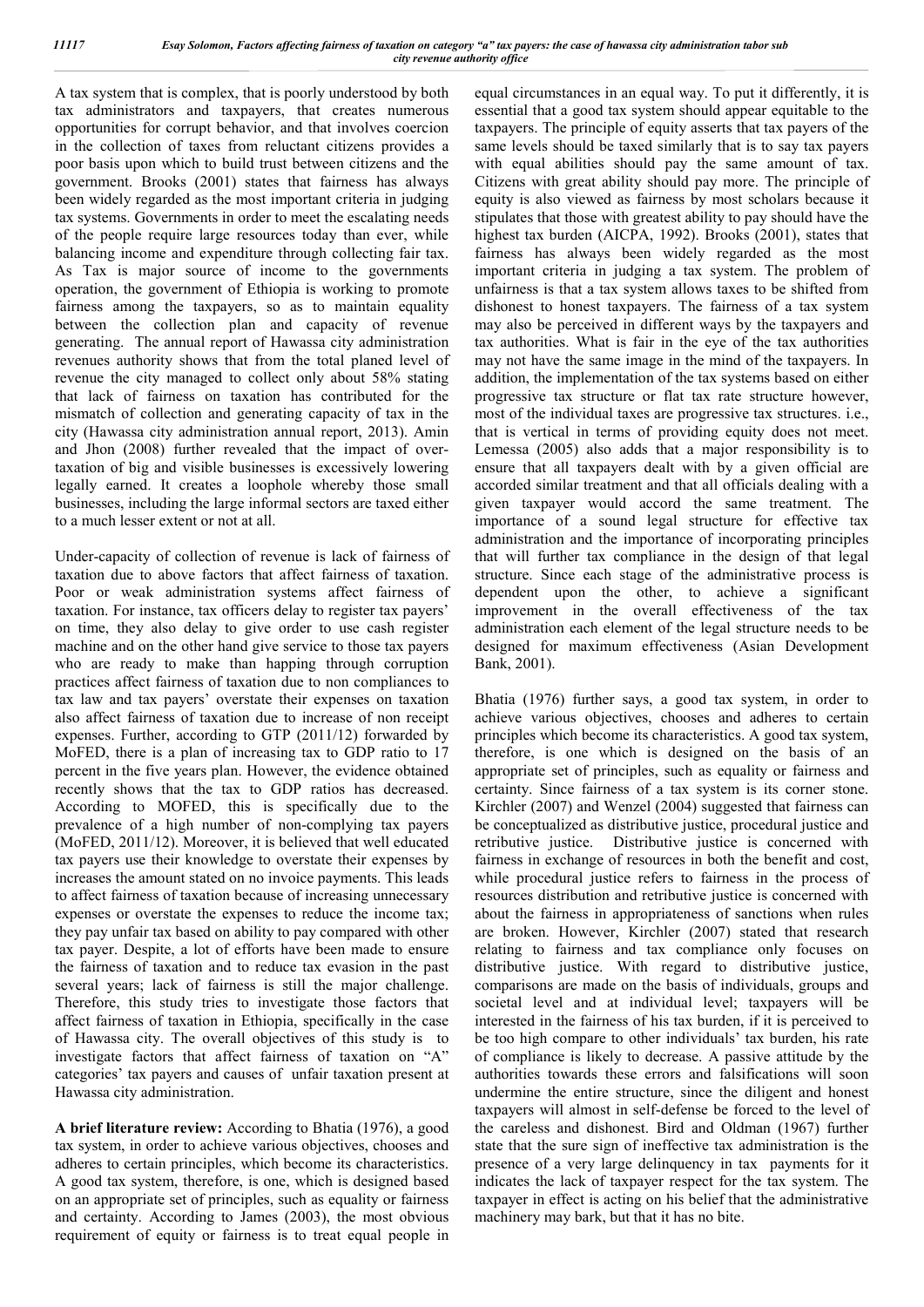According to Anna, Che, and Kamala (2008), taxpayers' perception on the tax system is important because fairness of the tax system will instill compliance among taxpayers. Attitudes about the tax system and perceptions of fairness are naturally influenced by what the public actually knows about it. A tax system that is complex, that is poorly understood by both tax administrators and taxpayers, that creates numerous opportunities for corrupt behavior, and that involves coercion in the collection of taxes from reluctant citizens provides a poor basis upon which to build trust between citizens and the government. Hence, due to complex tax system and weak data compile system are believed to affect the amount of tax to be collected. The aspect of knowledge that relates to compliance is the general understanding about taxation regulations and information pertaining to the opportunity to evade tax. Attitude towards tax compliance can be improved through the enhancement of taxation knowledge. When a taxpayer has a positive attitude towards tax, this will reduce his or her inclination to evade tax payment (Eriksen & Fallan, 1996).

Previous studies have evidenced that general tax knowledge has a very close relationship with taxpayers' ability to understand the laws and regulations of taxation, and their ability to comply with them (Singh, 2003).

## **MATERIAL AND METHODS**

**The study area:** Hawassa town is located in southern part of Ethiopia, Southern Nations, Nationalities and Peoples Regional State, in Sidama Zone at a distance of 275 km from Addis Ababa. It is bounded by Lake Hawassa on the west and northwest, Chelelaka swampy area on the east and south-east, Tikur Wuha River on the north and Alamura Mountain on the south. Its astronomical location is  $07^0$  03' north latitude and  $30^0$ . Hawassa city is bounded by Lake Hawassa in the West, Oromia Region in the North, Wendogenet woreda in the East and Shebedino woreda in the south. The city has total area of 157.2 sq.km Divided in to Eight(8) sub cities and Each sub cities is divided in to 32 Kebeles, These Eight sub cities are Hayek Dare, Menehariya, Tabore, Misrak, Bahile Adarash ,Addis Ketema, Hawela Tula and Mehal sub city. The lake and the land along the edge of the lake have got different names in Sidama Language. The Lake has been called 'Hawassa", which means **'**big' in Sidama language; and the land nearby was called **'**Ada'are**',** equivalent in meaning to the phrase " " "the field of cattle". As it is comfortable place for rearing animals. Hence, the town established in the land Adaare has got its name from the lake -Hawassa. The inherent attractiveness of the lake Hawassa was the major inspiring reason for the people to establish the town in this site. So far, the place was not occupied by residents; rather, it was used by pastoralists for raising their livestock. As the access of water and grasses for their cattle caught the attention of high land people, they used to make frequent visit to this area, and settled here.

**Data type and instruments:** In this both primary and secondary data were used. Primary data was collected from respondents using self administered questionnaire and in depth interview from "A" category tax payers of Tabor sub city in Hawassa city administration. The questionnaire was divided into four Parts with the intention of extracting information to address the research questions. The first part comprised questions pertaining to the samples respondents' demographic information.

The second part contained questions related to attitude of tax payers. The third part consisted of questions regarding level of education of tax payer and the last part consisting questions related with level of administration system. According to Ahmad (1997), there are advantages of using questionnaires such as, each sample is given the same questions in the same sequence, and standardized questionnaires expedite data gathering process and ensure the quality of data gathered, Allows easy data processing. This study has also used secondary data collected through the review of Hawassa city administration Tabor sub city annual plan, and reports of in Hawassa city administration Tabor sub city revenue authority plan. From annual reports, published literature, journal, website and internet libraries. This study used structured and self administered questionnaires and interview. The questionnaires were prepared in both English language and Amharic language to non- English speakers of respondents.

**Research design:** This study used a cross sectional survey design and considered both descriptive and analytical aspects. The descriptive survey was used to assess the relationship between fairness of taxation and attitude of tax payers. The analytical aspect was used to assess relationship between fairness of taxation and level of administration system of revenue authority and to assess relationship between tax fairness and level of education and also assessing relationship of fairness of taxation attitude of tax payers.

**Study of population:** This study used population of category "A" tax payers in three sub city in Hawassa city administration. There are around 600 category "A" tax payers in these three sub cities and 21 employees of the authority consists the population of the study.

**Sample size and sampling method:** This study used 248 samples of category "A" tax payers from the total population of 621 in the sub cities. It used systematic sampling technique and the sample size was calculated by the formula of finite population sample formula. (Given by Yemaneh,):

$$
n = \frac{N}{1 + N(e)^2}
$$

**Where** 

n –sample size, N –population, e -permitted error

$$
n = \frac{600}{1 + 600(0.05)^2} = \frac{600}{1 + 600(0.0025)} = \frac{621}{1 + 1.5} = \frac{621}{2.5} = 248
$$

If consider 17% of contingency the final sample size will be  $(0.17*248) + 248 = 286$ . A multi-stage sampling method is employed in order to select respondents who reside in the study area during the reference period. In stage one Hawassa city is selected purposively, in stage two one sub city, namely Tabor sub city is selected, purposively due to high concentration of tax payers and finally in the third stage Simple random sampling is employed to collect data from the tax payer while paying attention to the size of each kebele. Both primary and secondary data are be used in conducting the study. The main source of the data for this study, however, is primary data of the cross sectional survey conducted on the tax payers of Tabor sub city administration Revenue authority.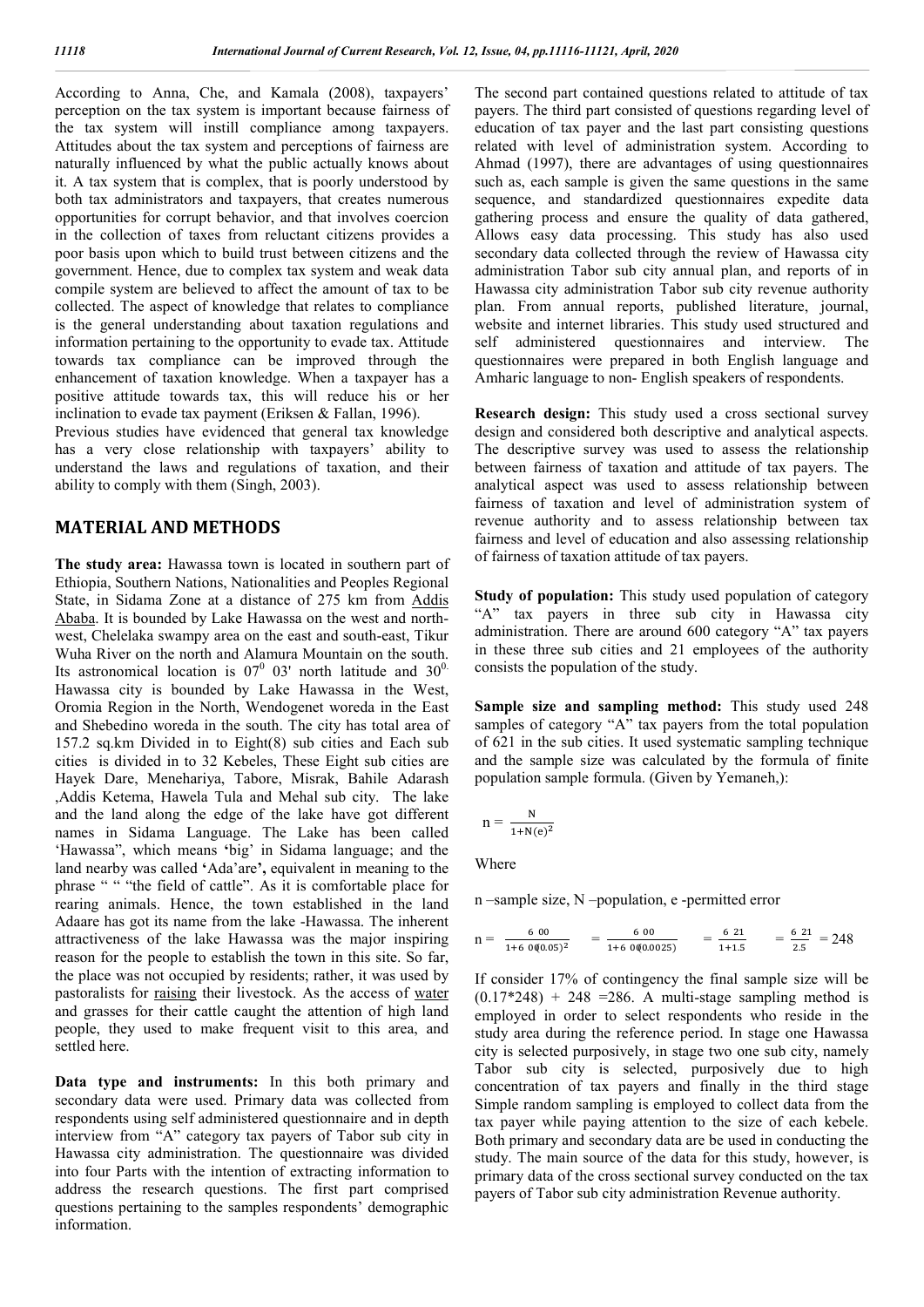Secondary data on various aspects of tax payers is obtained from published and unpublished documents, records, evaluation reports, proceedings, journals, and strategy and policy documents and from department Revenue authority of Tabor sub city. This has been used to triangulate and substantiate the findings from the primary data. The target population of this study is comprised of all tax payers of Hawassa city Tabor sub city and the unit of analysis is the tax payers of Hawassa city Tabor sub city. To this end questionnaire is used as a primary tool for collecting data from the sampled tax payers. The questionnaires have many close ended and some open ended items. Moreover, the questionnaires were prepared, commented and pilot tested to make sure that reliable and authentic data are collected. In order to triangulate and substantiate results the study had also analyzed relevant documents such as policy manuals, plans and programs records, current performance evaluation reports, proceedings, strategy documents and policy notes, and previous research outputs.

**Model specification:** Discrete regression models are models in which the dependent variable assumes discrete values. Econometricians have developed a model that best captures the behavior of a discrete dependent variable. For the simple discrete dependent variable, econometric literatures have the three most commonly used approaches to estimating such models are the linear Probability model, the Logit model and the probit model. The linear probability model has an obvious limitation in that the estimated probability values can lie outside the normal 0 to 1 range and it also assumes that the marginal or incremental effect of explanatory variables remains constant. Thus this model is discarded from the set of alternative models. The Logit and Probit models are the convenient functional forms for models with binary dependent variable. The choice between the two is one of mathematical convenience. The study, however, employed the probit model. (Gujarati, 2007; Wooldridge, 2009).

The probit model is generated by a simple latent model of the form shown below

$$
y_i^* = X'\beta + \epsilon \tag{1}
$$

$$
y_i = \left\{ \begin{array}{l} 1 \, if \, y_i^* > 0 \\ 0 \, otherwise \end{array} \right\} \tag{2}
$$

Where

 $y_i^*$  is the latent variable or unobserved variable;  $y_i$  is the  $i^{th}$ merchandisers and its value is 1 if she/he regards the tax payment is fair and 0 otherwise; $X'$  is a vector of explanatory variables;  $\beta$  is a vector of parameters to be estimated and  $\epsilon$  is the error term which is normally distributed with mean 0 and variance  $\delta^2$  With the assumption of normal distribution function, the model to estimate the probability of observing a merchandiser who considers that tax is fair can be stated as:

$$
P(y_i = 1 | X) = \Phi(X' \beta) = \int_{-\infty}^{x' \beta} \frac{1}{\sqrt{2\pi}} \exp(-z^2 / 2) dz
$$
 (3)

Where  $p$  is the probability that the  $i<sup>th</sup>$  merchandise who is considers that tax is fair and 0 otherwise. The specific probit model for the tax fairness is:

$$
y_i = \beta_0 + \beta_1 \text{EDUTP} + \beta_2 \text{ATTP} + \beta_3 \text{CORRTA} + \beta_4 \text{SYTTA} + \beta_7 \text{LOTRD} + \beta_8 \text{DSJRA} + \beta_9 \text{VCOTP} + \epsilon_i
$$
\n(4)

Where EDUTP represents Education level/tax knowledge of tax payers, ATITP represents Attitude of tax payers, CORRTA is Corruption on Revenue authority, SYTTA is Tax system, LOTRD is License of Trade, DSJRA is Distributive justice and VCOTP is Voluntary compliance.

**Variable specification and hypothesis:** The description of these explanatory variables, their measurement and expected sing of their relationship with the dependent variable is presented in the table below.

## **RESULTS AND DISCUSSION**

Table II below depicts the regression result of the probit model of tax fairness. Accordingly, therefore , it is revealed that the likelihood ratio chi-square of 81.38 with a p-value of 0.0000 implies that the regression model (i.e. the probit model) as a whole is statistically significant and hence explanatory variables put together do explain the variation in the dependent variable which is tax fairness. In the definition of variable and hypothesis of expected sign, the study in table I, has already identified that several variables are deemed to affect tax fairness. These are :( EDUTP) Education level of the tax payers, (ATITP) Attitude of tax payers, (CORRTA) Corruption of the staff of authority and tax administration, (SYTTA) Tax system, (LOTRD) License of Trade, (DSJRA) Distributive justice and (VCOTP) Voluntary compliance. We used these set of independent variables to fit into the probit model of tax fairness. Accordingly the probit regression of the model results in Table II below depicts from the total of seven variables, four of them were found to be significant at different level of significance. These are (ATITP) Attitude of tax payers, (CORRTA) Corruption of the staff of authority and tax administration, (SYTTA) Tax system, (LOTRD) License of Trade. The rest, though not significant are of the expected sign. The result of table II depicts only the direction of relationship between tax fairness and its determinants. In order to interpret the quantitative implications of the determinants of tax fairness, we need to compute the partial effects, using marginal effects for continuous explanatory variables and average effects for binary explanatory variable. The partial derivatives (marginal effects) of the variables on the probability of tax fairness is displayed in the table III below.

Table III above showed that the coefficient of the partial effect of (ATITP) Attitude of tax payers) is positive and significant at one percent level of significance. This implies tax payers who have positive attitude toward tax do contribute for an increased probability of tax being fair. This can be partly explained by the fact that attitude matters most be it in tax collection or even in insuring the fairness of tax. The table below depicts that, keeping all other factors constant, an average tax payer with positive attitude of tax payment and the entire tax system and tax issues makes the tax fairness better off by 37 percent than their counter part and this relationship is significant at one percent level of significance. The variable (CORRTA) measures whether or not the staff in the sax authority and tax administration is corrupt. It is a tax payer's opinion of the revenue authority and tax administration staff. The stat output of the probit model revels that there is negative and significant relationship between corruption of revenue authority and tax administration staff and tax fairness. Accordingly corrupt individuals in the tax system and revenue authority contribute for more than 50% increase in the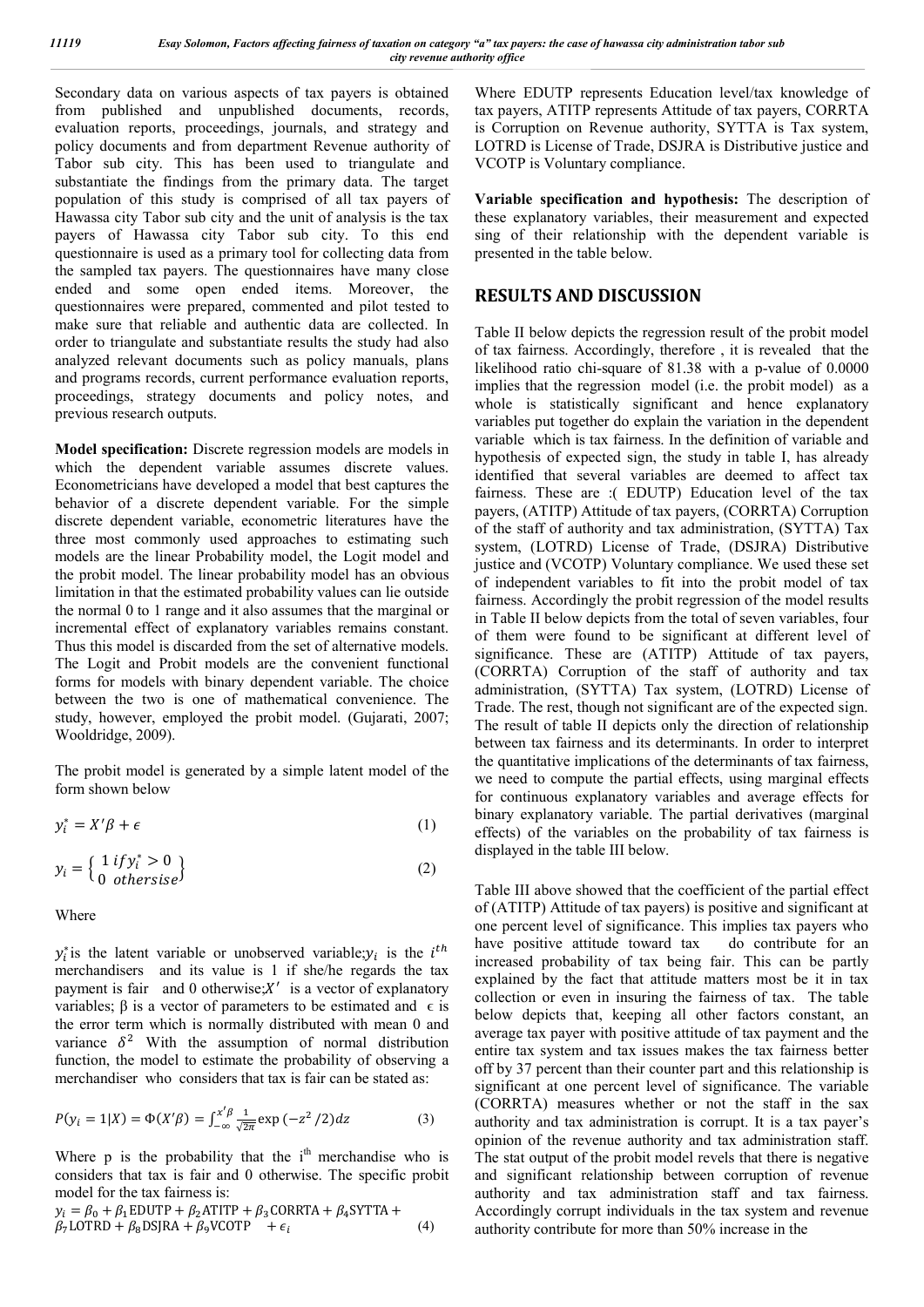#### **Table 1. Independent variables and expected sign**

| Independent variables | Description of variable s                   | Type       | Measurement                                  | Expected sign |
|-----------------------|---------------------------------------------|------------|----------------------------------------------|---------------|
| <b>EDUTP</b>          | <b>Education</b> level                      | Continuous | Years                                        |               |
| <b>ATITP</b>          | Attitude of tax payers towards tax payments | Dummy      | $1 = positive$                               |               |
|                       |                                             |            | $0$ -negative                                |               |
| <b>CORRTA</b>         | Corruption                                  | Dummy      | 1 if the individuals is corrupt, 0 otherwise |               |
| <b>SYTTA</b>          | Tax system                                  | Dummy      | 1 if system is weak, 0 otherwise             |               |
| LOTRD                 | License of Trade                            | Dummy      | 1 if have license, 0 otherwise               |               |
| <b>DSJRA</b>          | Distributive justice                        | Dummy      | 1 if it's just, 0 otherwise                  |               |
| <b>VCOTP</b>          | Voluntary compliance                        | Dummy      | I if there is compliance, 0 otherwise        |               |

|  | Table 2. Estimation result of the probit model of tax fairness |  |  |  |  |  |  |  |  |
|--|----------------------------------------------------------------|--|--|--|--|--|--|--|--|
|--|----------------------------------------------------------------|--|--|--|--|--|--|--|--|

| Dependent variable : Tax fairness |              |             |         |           |  |
|-----------------------------------|--------------|-------------|---------|-----------|--|
| Independent variables             | Coefficients | Stand error | Z-stat  | P value   |  |
| <b>EDUTP</b>                      | $-0.1262968$ | .1007502    | $-1.25$ | 0.210     |  |
| <b>ATITP</b>                      | 1.144739     | .2071072    | 5.53    | $0.000*$  |  |
| <b>CORRA</b>                      | $-1.62581$   | .6938825    | $-2.34$ | $0.019**$ |  |
| <b>SYTTA</b>                      | $-1.426332$  | .5950379    | $-2.40$ | $0.017**$ |  |
| <b>LOTRD</b>                      | 0.1952685    | .1084848    | 1.80    | $0.072*$  |  |
| <b>DSJRA</b>                      | 0.0880845    | 0.1001598   | 0.88    | 0.379     |  |
| <b>VCOTP</b>                      | -.3398478    | .4143208    | $-0.82$ | 0.412     |  |
| Constant                          | $-4.814209$  | .9629803    | $-5.00$ | 0.000     |  |
| Number of observation<br>$=$      | 286          |             |         |           |  |
| LR chi2(9)=81.38                  |              |             |         |           |  |
| $Prob > chi2=0.000$               |              |             |         |           |  |
| Log likelihood $= -89.40$         |              |             |         |           |  |

Source: own survey and calculation 2019. \*, \*\*, \*\*\* significant at 1%, 5% and 10% respectively

| Dependent variable    |              |             |         |             |
|-----------------------|--------------|-------------|---------|-------------|
| Independent variables | Coefficients | Stand error | Z-stat  | P value     |
| <b>EDUTP</b>          | $-0.0409114$ | .03276      | $-1.25$ | 0.212       |
| <b>ATITP</b>          | 0.3708161    | .06033      | 6.15    | $0.000*$    |
| <b>CORRA</b>          | $-0.5333471$ | .23246      | 2.29    | $0.022$ **  |
| <b>SYTTA</b>          | 0.464426     | .17028      | 2.73    | $0.006$ **  |
| LOTRD                 | 0.2293877    | .13151      | 1.74    | $0.081$ *** |
| <b>DSJRA</b>          | 0.0285333    | .03229      | 0.88    | 0.377       |
| <b>VCOTP</b>          | $-0.0988043$ | 0.10623     | $-0.93$ | 0.352       |

Source: own survey and calculation 2019.

probability of tax being unfair and this empirical result is significant at five percent level of significance. A weak tax system contributes a lot in causing taxation to be unfair and dissatisfy the tax paying citizens. A weak tax system becomes insufficient, inconvenient, and unfair to tax payers. In our study this variable is a dummy variable where the value one is given for a weak tax system and zero otherwise. Table III above revealed that this variable is significantly and positively related at five percent level of significance. Accordingly a weak tax system, keeping all factors constant, increases the probability of tax unfairness by 46%. The intuition behind this empirics is that if a system is weak it paves all the way for tax evasion, tax under or over estimation, tax compliance and the like. Furthermore it lacks its credibility among the tax paying citizens. In the category "A" tax payers there are some merchants or trades operating in the business field with our having proper license when actually there some business people who are strictly abiding by the law. This significantly affects the tax revenue and tax fairness as well. In the probit regression result above there is positive and significant relationship between license and tax fairness. Accordingly the survey result revealed that those who have license do contribute for tax fairness by 23 % than their counter part, keeping all other factors constant. Even business people whose annual turnover is among category "A" tax payers are operating their business without license during initial period of time. This greatly affects the government revenue and fairness of tax.

#### **Conclusion**

The result of the econometric analysis using the probit model has unveiled that there are four variables that are empirically found to be significantly affecting the fairness of tax. These are attitude of tax payers, corruption, and trade license and tax system. Thus, the study underscored that tax fairness can be created and maintained through developing positive attitude of taxation among tax payers, ensuring that all businesses should operate under proper trade license, strengthening the tax system and combating with corruption on the part of revenue authority and tax administration staff.

#### **REFERENCES**

AICPA, 1992. Blue Print for Taxation Simplification.

- Anna, A., Che, A., & Kamala, A. P. (2008). Tax Fairness Dimensions in an Asian Context:
- Asian Development Bank 2001 Tax Conference, Challenges of Tax Administration and Compliance.
- Bhatia, H.L. 1976. Public Finance, 19th edition. New Delhi, India: Vikas Publishing House Pvt Ltd.
- Brooks, N. 2001. Key Issues in Income Tax: Challenges of tax administration and compliance. Asian Development Bank Tax Conference
- Council of ministers, 2002, Income tax proclamation no 286/2002, Negarit Gazetta, FDRE